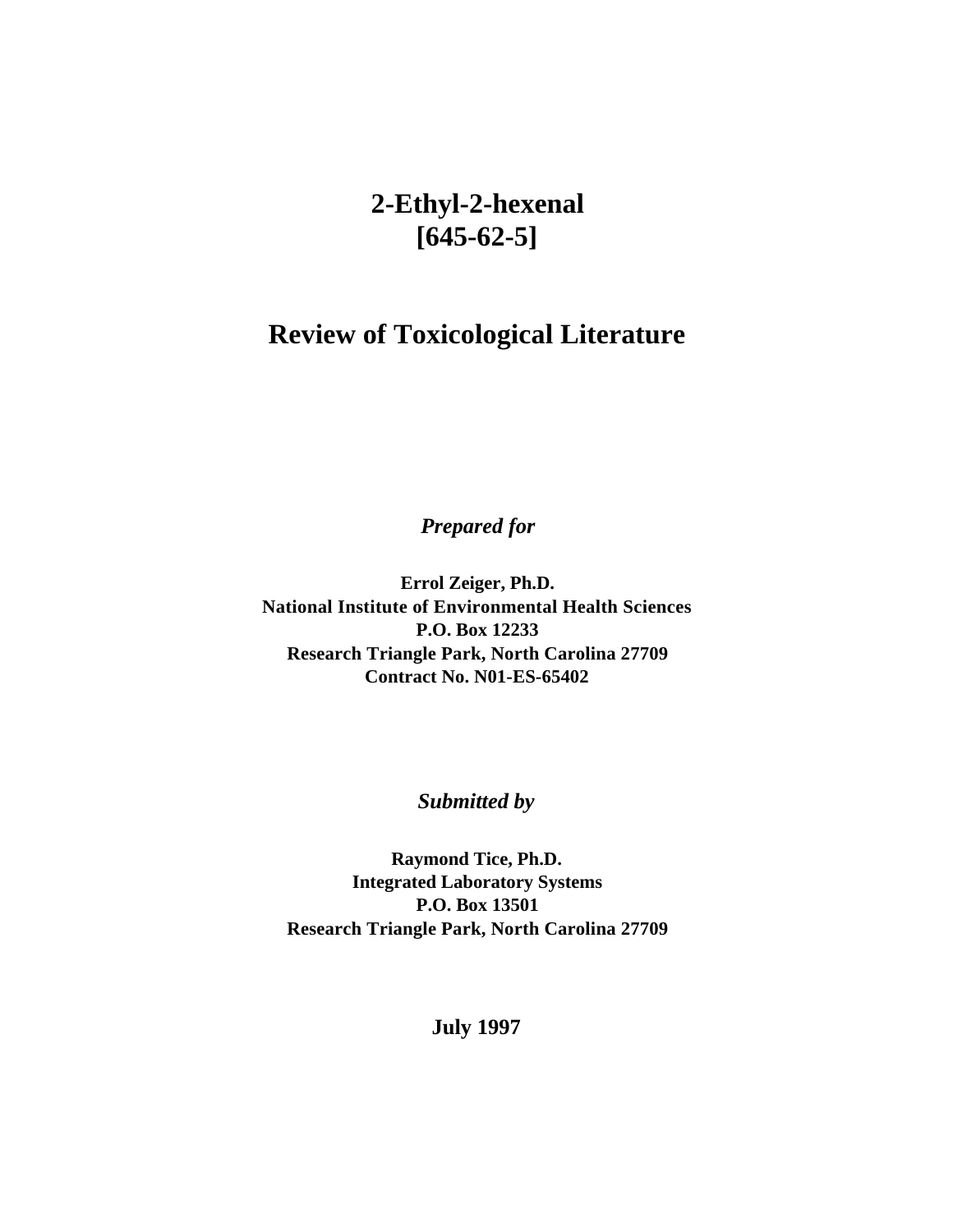# **EXECUTIVE SUMMARY**

The nomination of 2-ethyl-2-hexenal (645-62-5) by the NIEHS to the ICCEC for testing is based on high production volumes and the potential for human exposure, and the lack of data on carcinogenicity.

In commercial production processes, 2-ethyl-2-hexenal is converted from nbutyraldehyde by an aldol condensation reaction. 2-Ethyl-2-hexenal is also an intermediate in the production of 2-ethylhexanol from n-butyraldehyde. Approximately 34 million pounds (15,419 metric tons [Mg]) of n-butyraldehyde was converted to 2-ethyl-2-hexenal in 1993, and the average annual growth rate for the U.S. consumption of 2-ethyl-2-hexenal is estimated to be 3.3% between 1993 and 1998.

2-Ethyl-2-hexenal is used in the manufacturing of insecticides, as an intermediate in organic synthesis, and in warning and leak detectors. 2-Ethyl-2-hexenal and its acid have a strong antifungal activity which makes them useful for the preservation of moist plant materials such as straw, grains, hay, and silage. In addition to its fungicidal activity, 2-ethyl-2-hexenal is also effective as an antimicrobial and acaricidal agent.

2-Ethyl-2-hexenal has been identified as a minor constituent found in both raw and cooked meat. Although no data on occupational exposure were found, there is the potential for exposure to 2-ethyl-2-hexenal during its production or during the production of 2-ethylhexanol from n-butyraldehyde.

In rats exposed to a concentrated vapor of 2-ethyl-2-hexenal (dose not provided) for 8 hours, no mortality was observed.

C3H-CUM mice exposed to undiluted 2-ethyl-2-hexenal (amount not provided) by skinpainting for up to 23 months did not exhibit observable tumors.

2-Ethyl-2-hexenal, in either the presence or absence of metabolic activation, did not induce *his* gene mutations in *Salmonella typhimurium*. Strains TA97, TA98, TA100, and TA1535 were exposed to doses of 3 to 666  $\mu$ g/plate (0.02 to 5.28  $\mu$ mol/plate) using the preincubation method. Metabolic activation consisted of 10% and 30% rat and hamster liver S9 mix. No other genetic toxicology data were found.

No data on chemical disposition, metabolism, toxicokinetics, teratogenicity and embryotoxicity, immumotoxicity, or structure-activity relationships were found.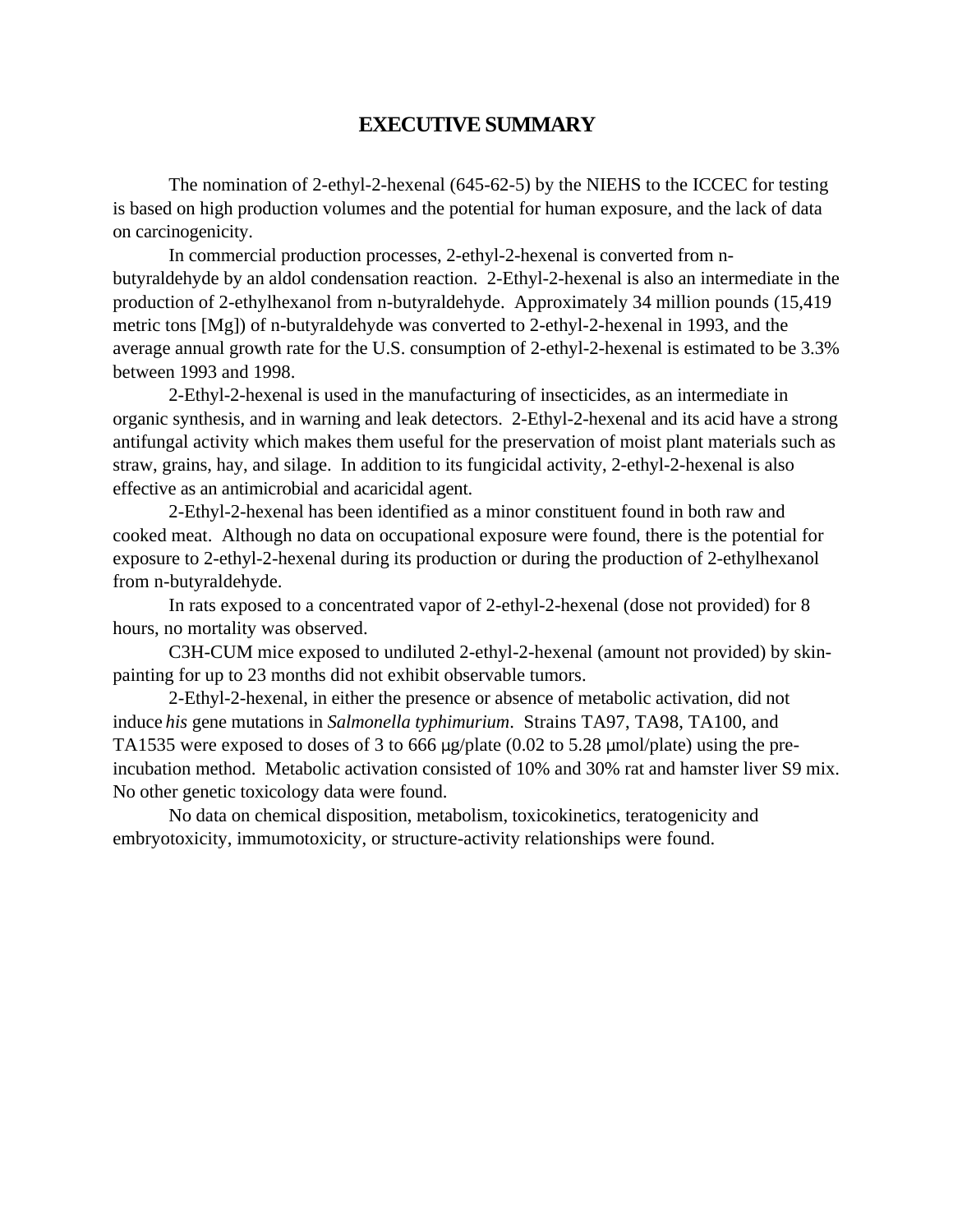# **TABLE OF CONTENTS**

| 1.0  |      |                                                                |  |  |  |  |  |
|------|------|----------------------------------------------------------------|--|--|--|--|--|
| 2.0  |      |                                                                |  |  |  |  |  |
|      | 2.1  |                                                                |  |  |  |  |  |
|      | 2.2  |                                                                |  |  |  |  |  |
|      | 2.3  |                                                                |  |  |  |  |  |
| 3.0  |      |                                                                |  |  |  |  |  |
| 4.0  |      |                                                                |  |  |  |  |  |
| 5.0  |      |                                                                |  |  |  |  |  |
| 6.0  |      |                                                                |  |  |  |  |  |
|      |      |                                                                |  |  |  |  |  |
|      |      |                                                                |  |  |  |  |  |
| 7.0  |      |                                                                |  |  |  |  |  |
| 8.0  |      |                                                                |  |  |  |  |  |
| 9.0  |      |                                                                |  |  |  |  |  |
|      | 9.1  |                                                                |  |  |  |  |  |
|      | 9.2  |                                                                |  |  |  |  |  |
|      |      | Chemical Disposition, Metabolism, and Toxicokinetics4<br>9.2.1 |  |  |  |  |  |
|      |      | 9.2.2                                                          |  |  |  |  |  |
|      |      | 9.2.3                                                          |  |  |  |  |  |
|      |      | 9.2.4                                                          |  |  |  |  |  |
|      | 9.3  |                                                                |  |  |  |  |  |
|      | 9.4  |                                                                |  |  |  |  |  |
|      | 9.5  |                                                                |  |  |  |  |  |
|      | 9.6  |                                                                |  |  |  |  |  |
| 10.0 |      |                                                                |  |  |  |  |  |
| 11.0 |      |                                                                |  |  |  |  |  |
|      | 11.1 |                                                                |  |  |  |  |  |
|      | 11.2 |                                                                |  |  |  |  |  |
| 12.0 |      |                                                                |  |  |  |  |  |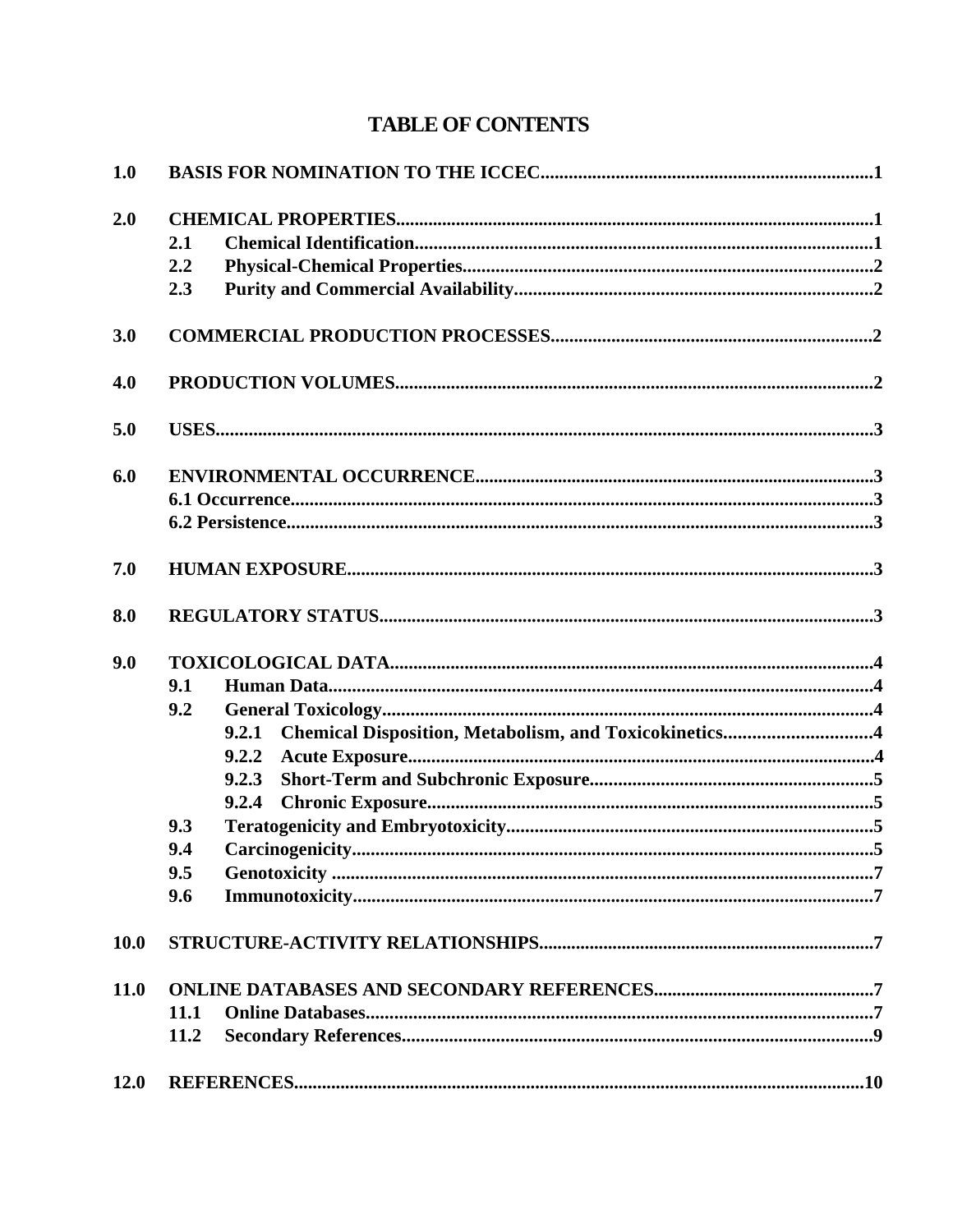|--|

#### **TABLES**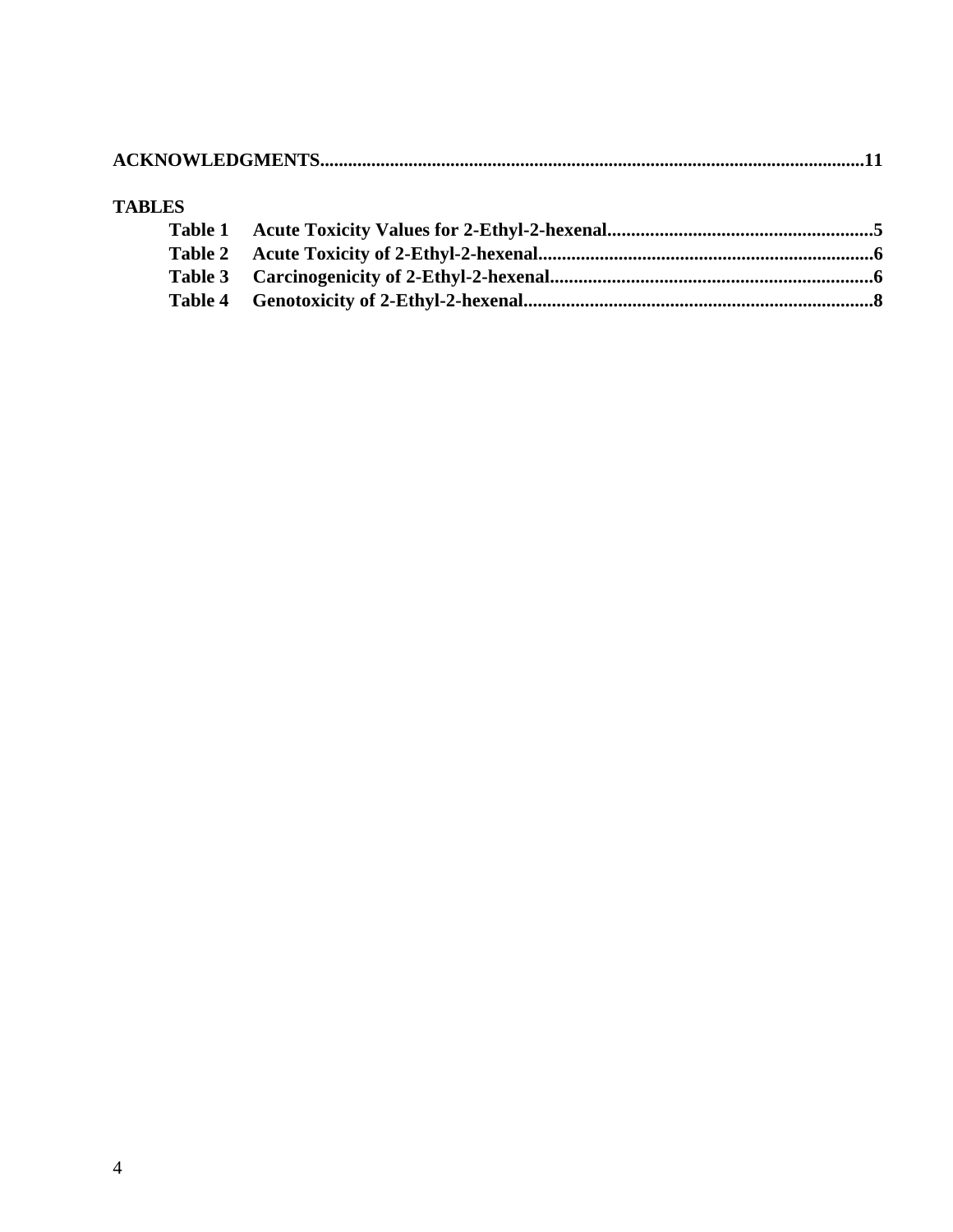### <span id="page-4-0"></span>**1.0 BASIS OF NOMINATION TO THE ICCEC**

The nomination of 2-ethyl-2-hexenal [645-62-5] by the NIEHS to the ICCEC for testing is based on high production volumes and the potential for human exposure, and the lack of data on carcinogenicity.

## **2.0 CHEMICAL PROPERTIES**

2-Ethyl-2-hexenal

 $[645-62-5]$ 



# **2.1 Chemical Identification**

2-Ethyl-2-hexenal  $(C_8H_{14}O, \text{mol. wt.} = 126.22)$  is also called:

 Ethylpropylacrolein 2-Ethyl-3-propylacrolein 2-Ethylhexenal -Ethyl- -propylacrolein -Ethyl- -N-propylacrolein 2-Ethylhex-2-enal

 2-Ethyl-2-hexen-1-al 2-Ethyl-3-propylacrylaldehyde 2-Hexenal, 2-ethyl- Acrolein, 2-ethyl-3-propyl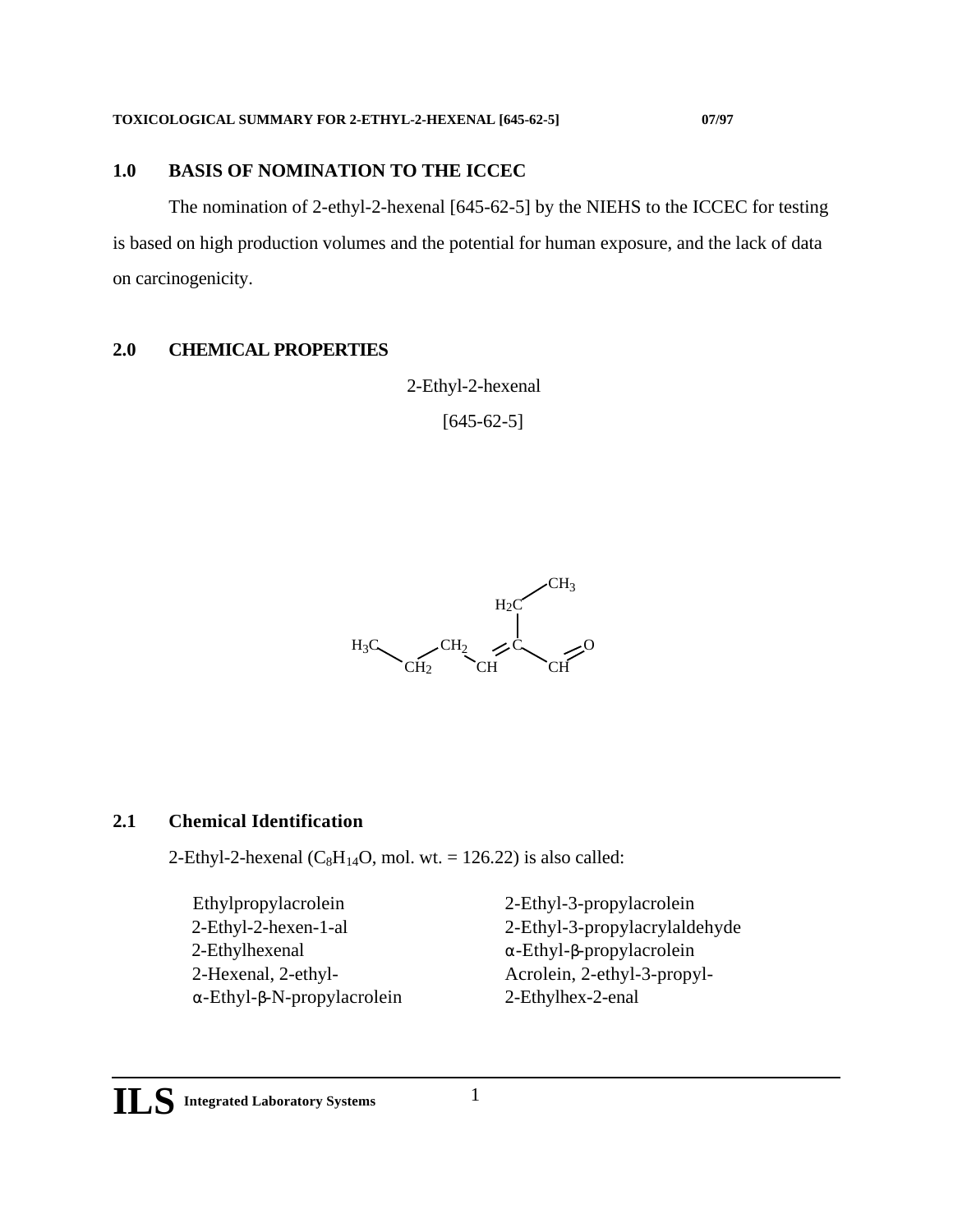<span id="page-5-0"></span>2-Ethyl-2-hexenal has the designation for shipping UN 1991.

# **2.2 Physical-Chemical Properties**

| Property                             | Information       | Reference                   |
|--------------------------------------|-------------------|-----------------------------|
| Color                                | Yellow            | HSDB (1996); Lewis (1993)   |
| <b>Physical State</b>                | Liquid            | Lewis (1993)                |
| Odor                                 | Sharp, irritating | <b>HSDB</b> (1996)          |
| Flash Point, °C                      | 68.3              | Lewis (1993)                |
| Boiling Point, °C                    | 175               | <b>HSDB</b> (1996)          |
| Specific Gravity (at $15^{\circ}$ C) | 0.8518            | <b>HSDB</b> (1996)          |
| Vapor Pressure, mm Hg, at 20 °C      |                   | NTP Chem. Repository (1991) |
| Solubility at $21 \degree$ C:        |                   |                             |
| Water $(g/100 \text{ mL})$           | 0.07              | <b>HSDB</b> (1996)          |
| Organic Solvents (g/100 mL)          | 100               | NTP Chem. Repository (1991) |
| Heat of Combustion $\text{(cal/g)}$  | $-8670$           | <b>CHRIS</b> (1991)         |
|                                      |                   |                             |

2-Ethyl-2-hexenal exhibits moderate flammability when exposed to heat or flame, and can react with oxidizing materials (OHM/TADS, 1985; HSDB, 1996). Fires caused by 2-ethyl-2 hexenal can be controlled using a dry chemical, carbon dioxide, or a halon extinguisher (NTP Chem. Repository, 1991). Technical grade 2-ethyl-2-hexenal can be stored at ambient conditions, and remains stable during transport (CHRIS, 1991; HSDB, 1996).

# **2.3 Purity and Commercial Availability**

No data were found.

# **3.0 COMMERCIAL PRODUCTION PROCESSES**

2-Ethyl-2-hexenal is converted from n-butyraldehyde by an aldol condensation reaction.

2-Ethyl-2-hexenal is also an intermediate in the production of 2-ethylhexanol from n-

butyraldehyde (Anonymous, 1996; Kirshenbaum and Inchalik, 1985).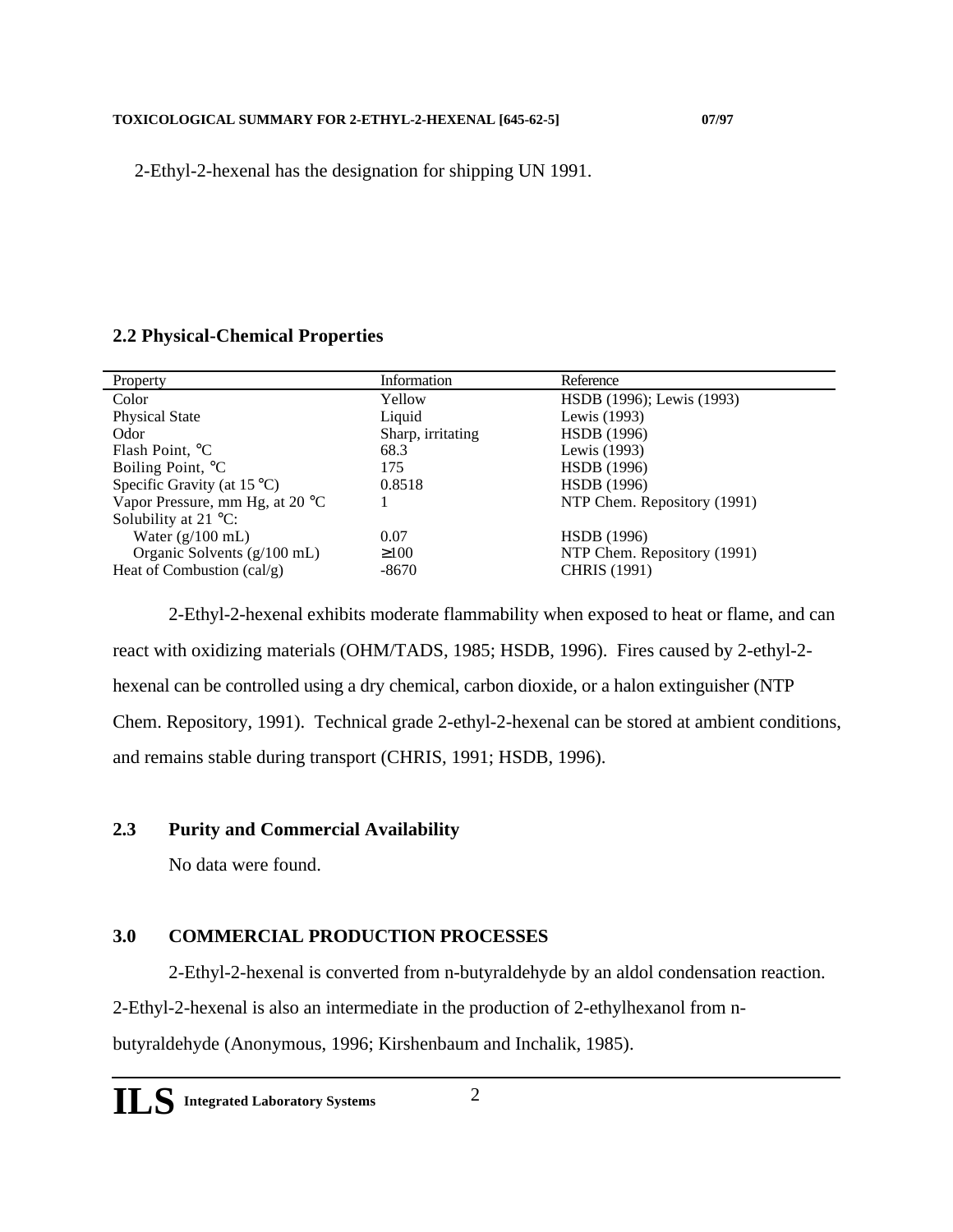#### <span id="page-6-0"></span>**4.0 PRODUCTION VOLUMES**

Approximately 34 million pounds (15,419 Mg) of n-butyraldehyde was converted to 2 ethyl-2-hexenal in 1993, and the average annual growth rate for the U.S. consumption of 2-ethyl-2-hexenal is estimated to be 3.3% between 1993 and 1998 (SRI International, 1997). Union Carbide is the only listed production site (OHM/TADS, 1985); however, in December, 1996, 5 domestic producers (Aristech, BASF, Eastman, Shell, and Union Carbide) of 2-ethylhexanol derived from n-butyraldehyde combined for a total domestic production of 865 million pounds (393,278 Mg) (Anonymous, 1996).

#### **5.0 USES**

2-Ethyl-2-hexenal is used in the manufacturing of insecticides, as an intermediate in organic synthesis, and in warning and leak detectors (Lewis, 1993; HSDB, 1996). 2-Ethyl-2 hexenal and its acid have a strong antifungal activity which makes them useful for the preservation of moist plant materials such as straw, grains, hay, and silage (Riedmann et al., 1981 abstr.; Lyr and Banasiak, 1983 abstr.; Banasiak et al., 1984 abstr.; Dunsing et al., 1987 abstr.). In addition to its fungicidal activity, 2-ethyl-2-hexenal is also effective as an antimicrobial and acaricidal agent (Beilfuss, 1976 abstr.; Lauche et al., 1989 abstr.).

#### **6.0 ENVIRONMENTAL OCCURRENCE**

#### **6.1 Occurrence**

No data were found on the environmental occurrence of 2-ethyl-2-hexenal; however, since this compound is produced in high volumes, the potential for environmental contamination exists.

#### **6.2 Persistence**

The biodegradation of 2-ethyl-2-hexenal was described as moderate (OHM/TADS,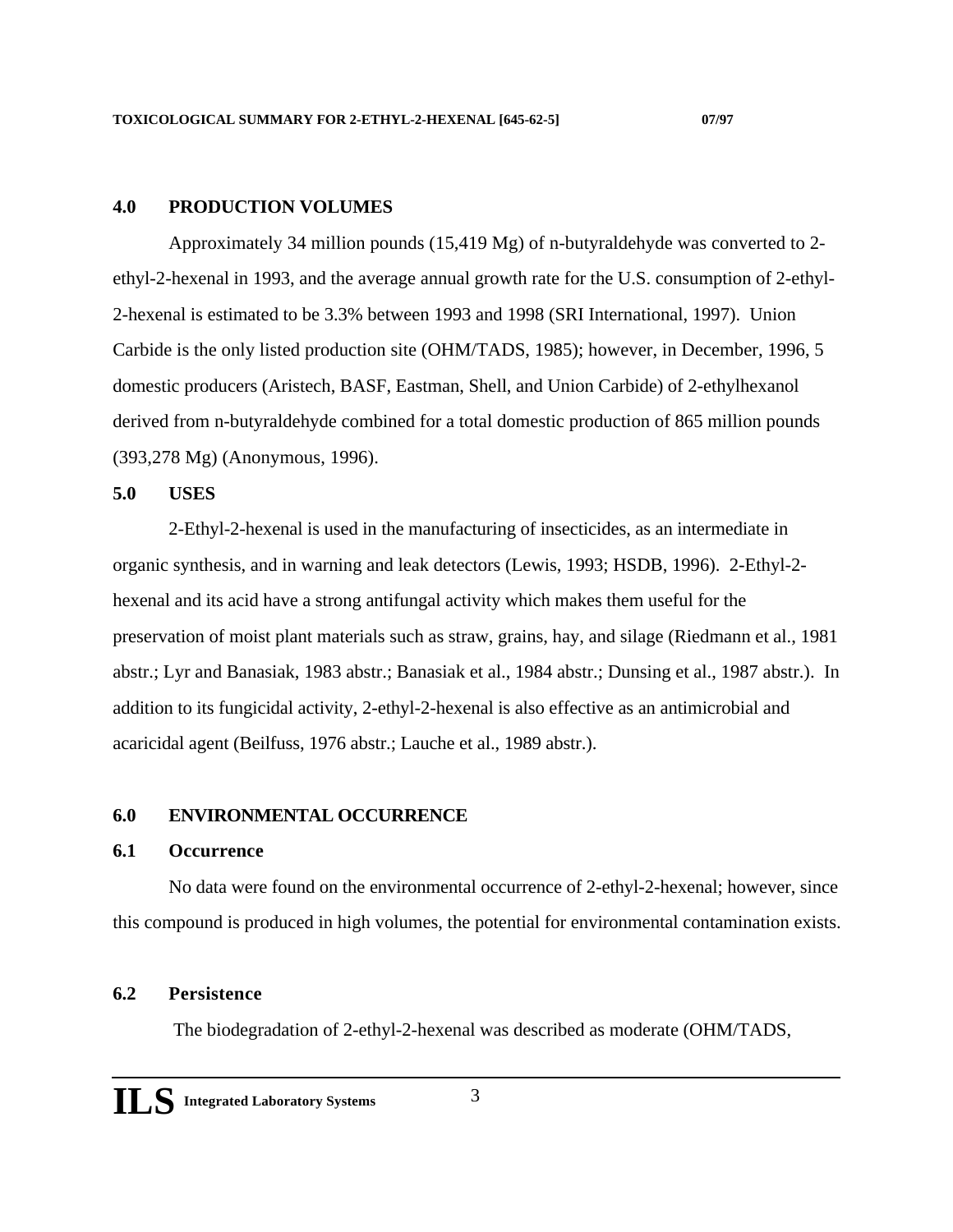<span id="page-7-0"></span>1985).

The persistence of 2-ethyl-2-hexenal when used to inhibit fungi in moist grain storage was studied (Dunsing et al., 1987 abstr.). The oxidation of pure 2-ethyl-2-hexenal was found to be a first order reaction, and the main products were 2-ethyl-2-hexenoic acid, 3-heptanone, butyric acid, and an unidentified compound. The half life of 2-ethyl-2-hexenal on barley and wheat was 14 and 49 hours, respectively.

#### **7.0 HUMAN EXPOSURE**

2-Ethyl-2-hexenal has been identified as a minor constituent of both raw (King et al., 1993) and cooked beef (King et al., 1995). Although no data on occupational exposure were found, the potential for exposure to 2-ethyl-2-hexenal during its production or during the production of 2-ethylhexanol from n-butyraldehyde exists.

#### **8.0 REGULATORY STATUS**

No data were found.

#### **9.0 TOXICOLOGICAL DATA**

**Summary:** In rats exposed to a concentrated vapor of 2-ethyl-2-hexenal (dose not provided) for 8 hours, no mortality was observed.

C3H-CUM mice exposed to undiluted 2-ethyl-2-hexenal (amount not provided) via dermal application for up to 23 months did not exhibit observable tumors.

2-Ethyl-2-hexenal, with or without metabolic activation, did not induce *his* gene mutations in *Salmonella typhimurium*. Strains TA97, TA98, TA100, and TA1535 were exposed to doses of 3 to 666  $\mu$ g/plate (0.02 to 5.28  $\mu$ mol/plate) using the pre-incubation method in the presence and absence of 10% and 30% rat and hamster liver S9 mix. No other genetic toxicology data were found.

No data on chemical disposition, metabolism, toxicokinetics, teratogenicity and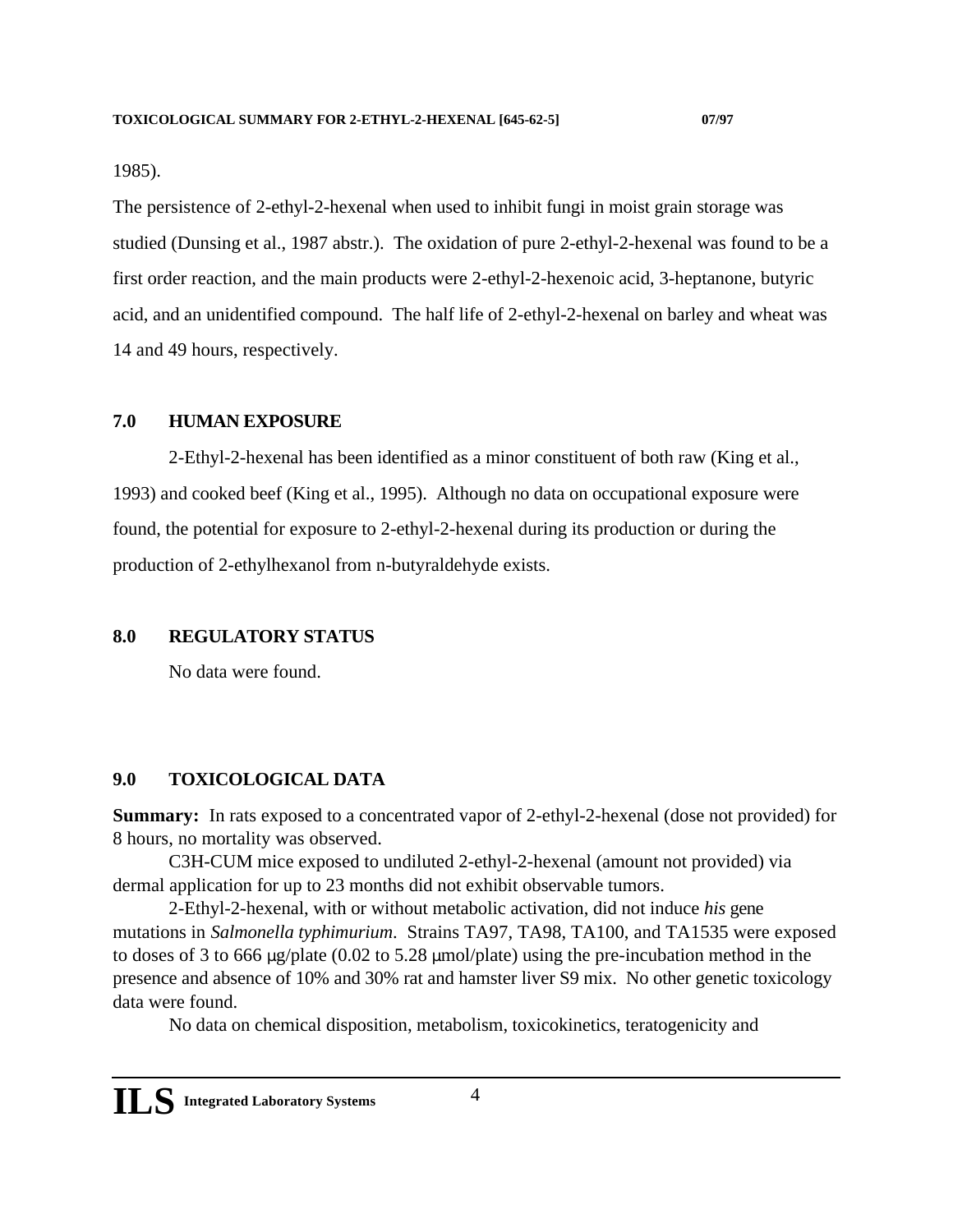<span id="page-8-0"></span>embryotoxicity, immumotoxicity, or structure-activity relationships were found.

#### **9.1 Human Data**

The vapor of 2-ethyl-2-hexenal is a moderate skin and eye irritant (HSDB, 1996). Contact with the liquid form of 2-ethyl-2-hexenal may result in first-degree burns on short exposure, and second-degree burns on long exposure (CHRIS, 1991). 2-Ethyl-2-hexenal is an ingestive and inhalative toxin and may pose a biochemical oxygen demand problem in an acute exposure situation. The chronic hazard level for 2-ethyl-2-hexenal is unknown (OHM/TADS, 1985). 2-Ethyl-2-hexenal has been identified as an impurity in 2-ethylhexanol, which creates a potential risk for co- exposure of 2-ethyl-2-hexenal and 2-ethylhexanol (Novrocik et al., 1987 abstr.).

#### **9.2 General Toxicology**

# **9.2.1 Chemical Disposition, Metabolism, and Toxicokinetics**  No data were found.

### **9.2.2 Acute Exposure**

Acute toxicity values for 2-ethyl-2-hexenal are presented in **Table 1**; other acute exposure data are presented in **Table 2**.

No mortality was observed in 6 rats (age and strain not specified) exposed to concentrated 2-ethyl-2-hexenal vapor (dose not provided) for 8 hours (Gaunt et al. 1971; cited by Brabec, 1993).

### **Table 1. Acute Toxicity Values for 2-Ethyl-2-hexenal**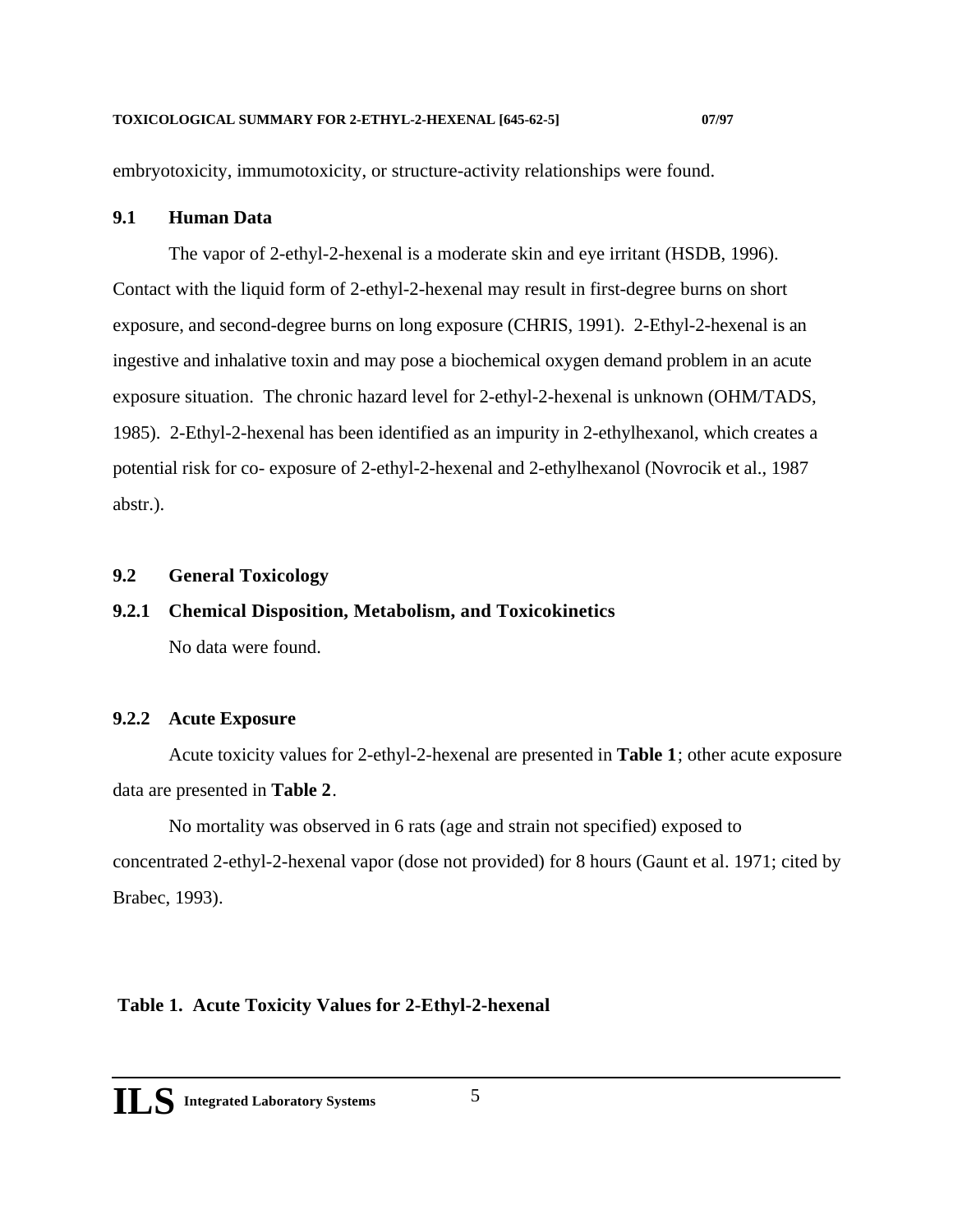| Route  | Species (strain)         | $LD_{50}$                                                      | <b>Reference</b>                            |
|--------|--------------------------|----------------------------------------------------------------|---------------------------------------------|
| dermal | guinea pig (strain n.p.) | $> 17,036$ mg/kg<br>$(> 135.0 \text{ mmol/kg})$                | Gaunt et al. 1971;<br>cited by Brabec, 1993 |
| oral   | rat (strain n.p.)        | $3,000$ mg/kg<br>$(23.8 \text{ mmol/kg})$                      | Gaunt et al. 1971;<br>cited by Brabec, 1993 |
|        | rat (strain n.p.)        | 500 to 5,000 mg/kg<br>$(4.0 \text{ to } 39.6 \text{ mmol/kg})$ | <b>CHRIS, 1991</b>                          |

Abbreviations: n.p. = not provided

### **9.2.3 Short-Term and Subchronic Exposure**

No data were found.

#### **9.2.4 Chronic Exposure**

The only chronic exposure data found for 2-ethyl-2-hexenal is presented in **Section 9.4**  and in **Table 3**.

### **9.3 Teratogenicity and Embryotoxicity**

No data were found.

### **9.4 Carcinogenicity**

The study described in this section is presented in **Table 3**.

Forty C3H-CUM mice were exposed to undiluted 2-ethyl-2-hexenal (dose not provided)

by skin-painting (site not specified) for 23 months (dosing intervals not provided) (Union

Carbide, 1962). Thirty-six mice survived the first 12 months of skin-painting, 20 were alive after

17 months, and the last mouse died during month 23. None of the mice developed observable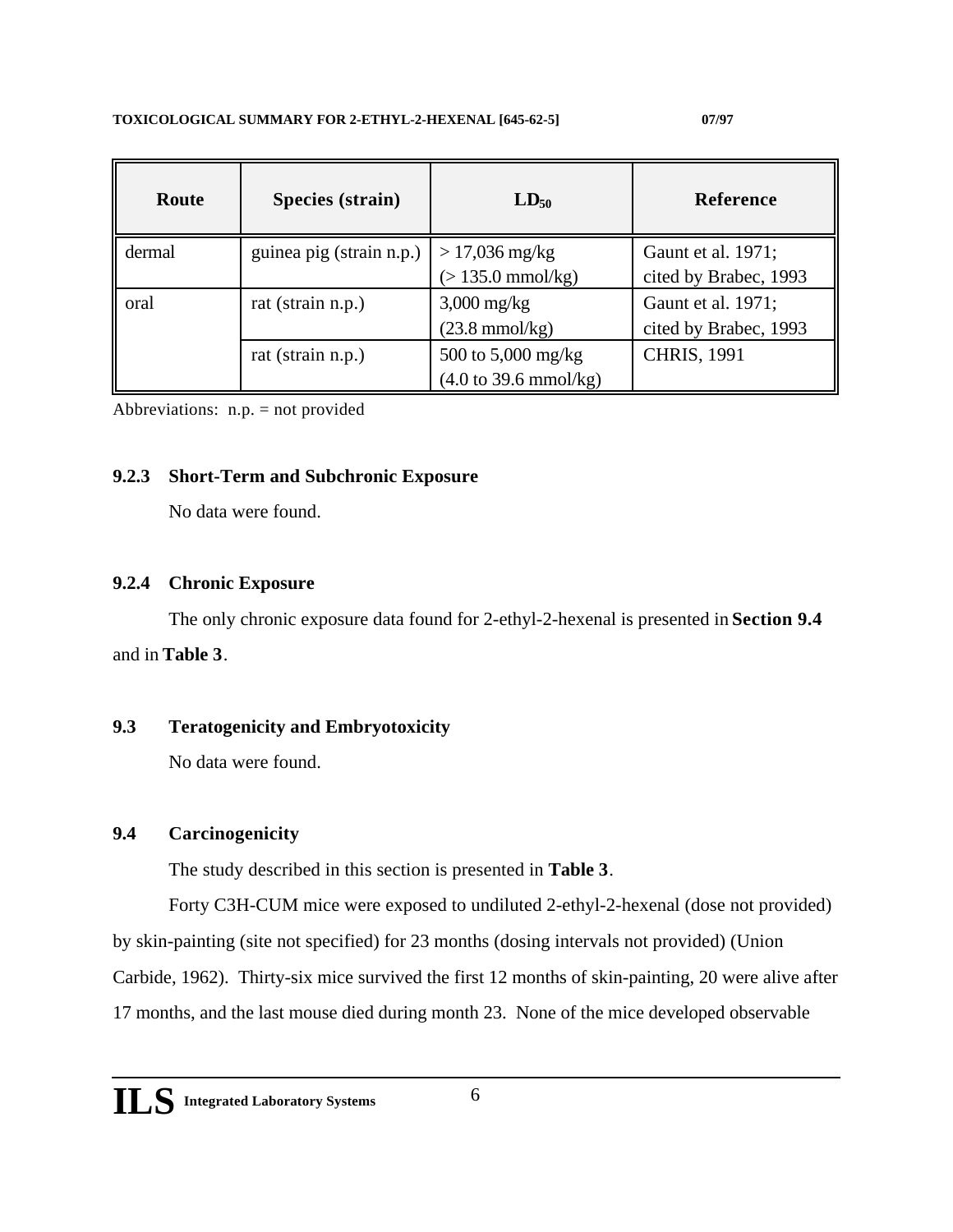<span id="page-10-0"></span>tumors.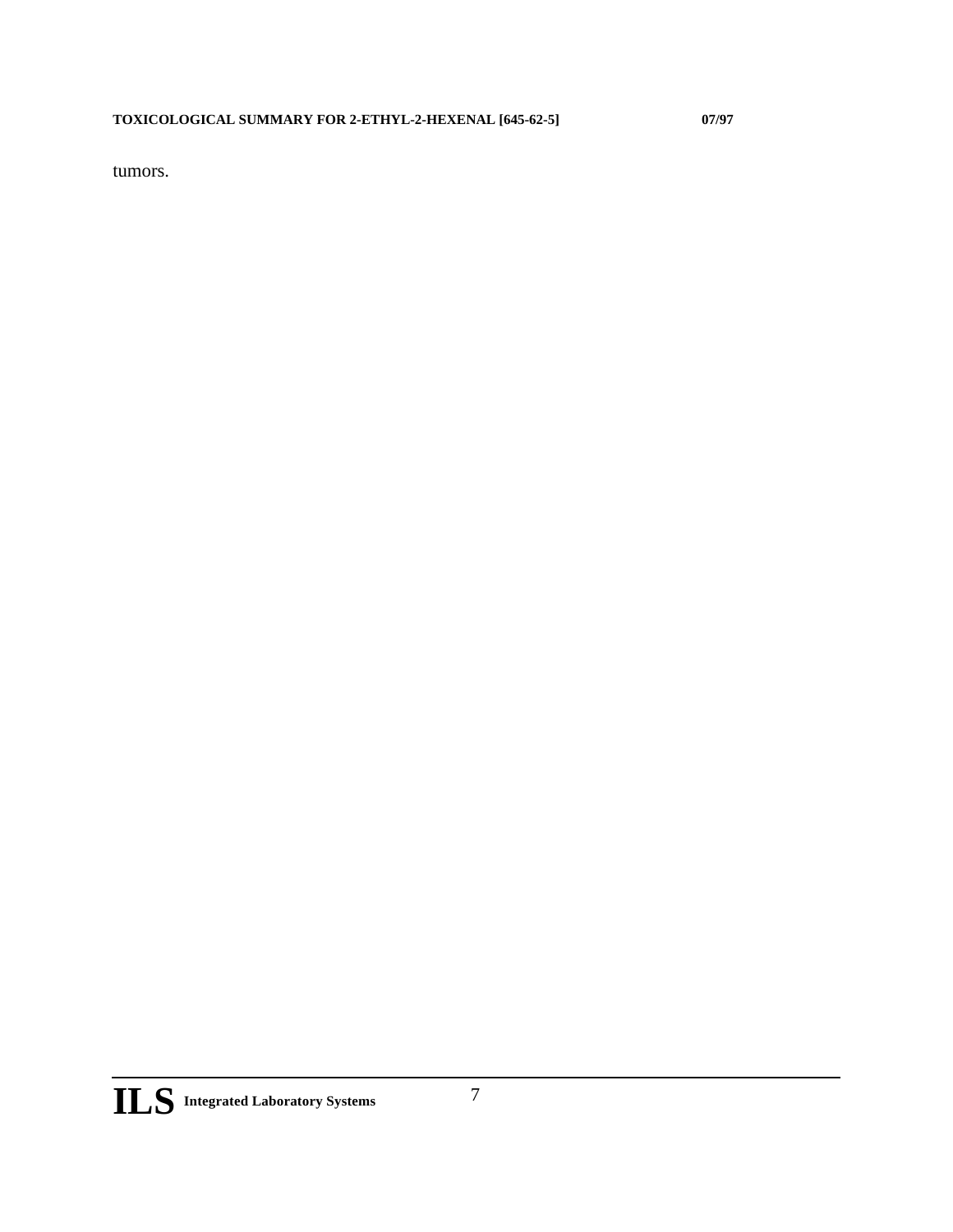| <b>Species</b><br>Strain, Age | Number of<br><b>Animals</b> | <b>Chemical Form,</b><br>Purity              | <b>Dose</b> | Exposure/<br><b>Observation Period</b> | <b>Results/Comments</b>                                     | Reference                                          |
|-------------------------------|-----------------------------|----------------------------------------------|-------------|----------------------------------------|-------------------------------------------------------------|----------------------------------------------------|
| rat (strain, age<br>n.p.)     | exposed: 6<br>controls: $0$ | $2$ -ethyl- $2$ -<br>hexenal, purity<br>n.p. | n.p.        | 8 hours                                | Exposed to a concentrated vapor; no mortality was observed. | Gaunt et al.,<br>1971; cited<br>by Brabec,<br>1993 |

|  | Table 2. Acute Toxicity of 2-Ethyl-2-hexenal |  |  |
|--|----------------------------------------------|--|--|
|--|----------------------------------------------|--|--|

Abbreviations: n.p. = not provided

## **Table 3. Carcinogenicity of 2-Ethyl-2-hexenal**

| <b>Species</b><br>Strain, Age | Number of<br><b>Animals</b> | Chemical Form,<br>Purity                 | <b>Dose</b> | Exposure/<br><b>Observation Period</b>                                                     | <b>Results/Comments</b>                                                                                                                                                                   | Reference                 |
|-------------------------------|-----------------------------|------------------------------------------|-------------|--------------------------------------------------------------------------------------------|-------------------------------------------------------------------------------------------------------------------------------------------------------------------------------------------|---------------------------|
| mouse (C3H-CUM,<br>age n.p.)  | exposed: 40<br>controls: 0  | $2$ -ethyl-2-<br>hexenal, purity<br>n.p. | n.p.        | 23 months of<br>exposure by skin-<br>painting; no post-<br>treatment observation<br>period | 36 mice survived at least one year, 20 mice survived at least 17<br>months, and the last mouse died in month 23. None of the mice<br>developed observable tumors. No other data provided. | Union<br>Carbide.<br>1962 |

Abbreviations: n.p. = not provided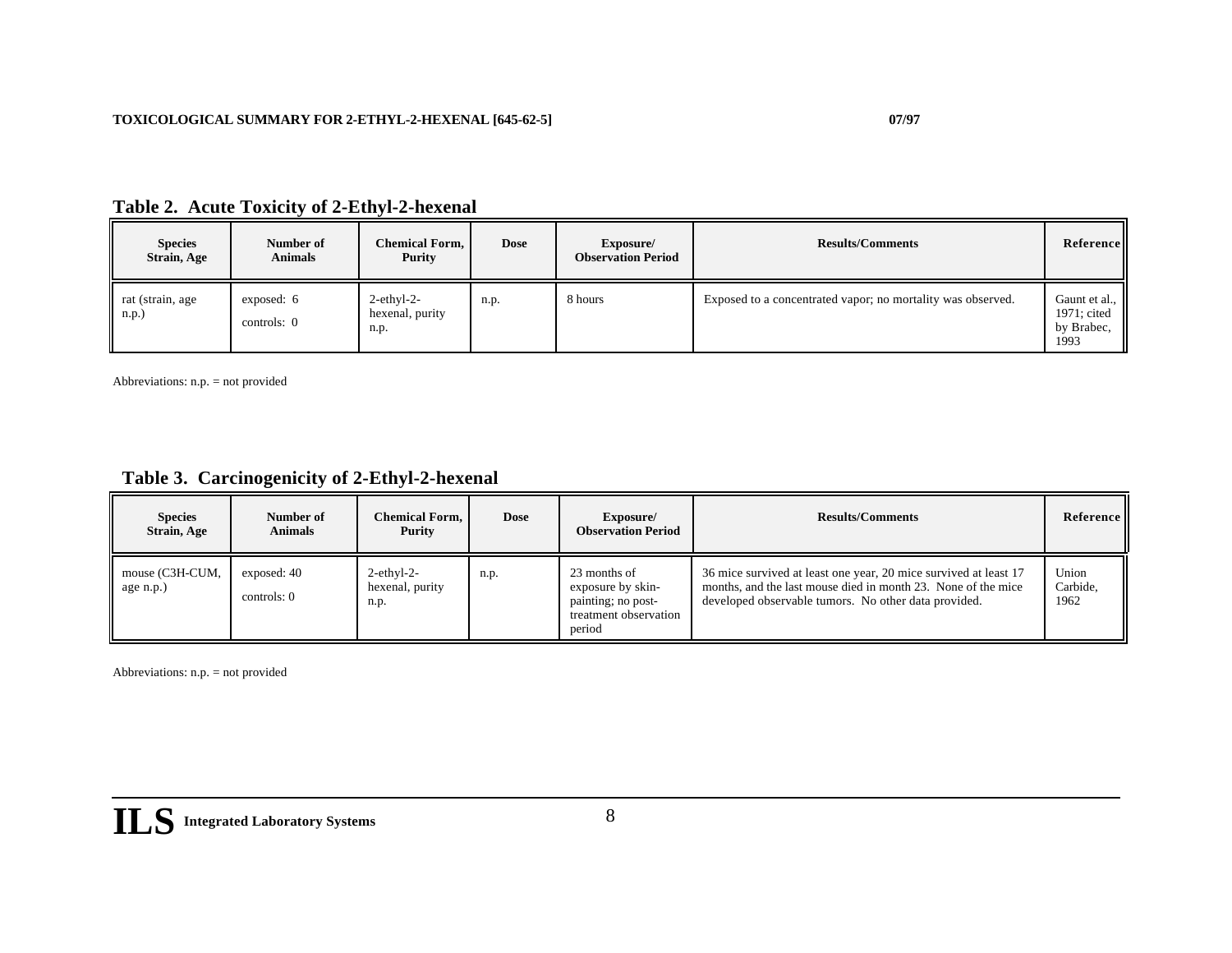#### <span id="page-12-0"></span>**9.5 Genotoxicity**

The study described in this section is presented in **Table 4**.

As reported by Zeiger et al. (1988), 2-ethyl-2-hexenal in either the presence or absence of metabolic activation did not induce *his* gene mutations in *Salmonella typhimurium*. Strains TA97, TA98, TA100, and TA1535 were exposed to doses of 3, 10, 33, 100, 166, 333, and 666 µg/plate (0.02, 0.08, 0.26, 0.79, 1.32, 2.64, and 5.28 µmol/plate) using the pre-incubation method in the presence and absence of 10% and 30% rat and hamster liver S9 mix.

No other genetic toxicology data were found.

#### **9.6 Immunotoxicity**

No data were found.

#### **10.0 STRUCTURE-ACTIVITY RELATIONSHIPS**

No data were found.

#### **11.0 ONLINE DATABASES AND SECONDARY REFERENCES**

#### **11.1 Online Databases**

#### Chemical Information System Files

TSCATS (Toxic Substances Control Act Test Submissions) **CHRIS** SANSS

### DIALOG Files

- 359 Chemical Economics Handbook
- 161 NIOSHTIC (Occupational Safety and Health)
- 302 Kirk-Othmer Encyclopedia of Chemical Technology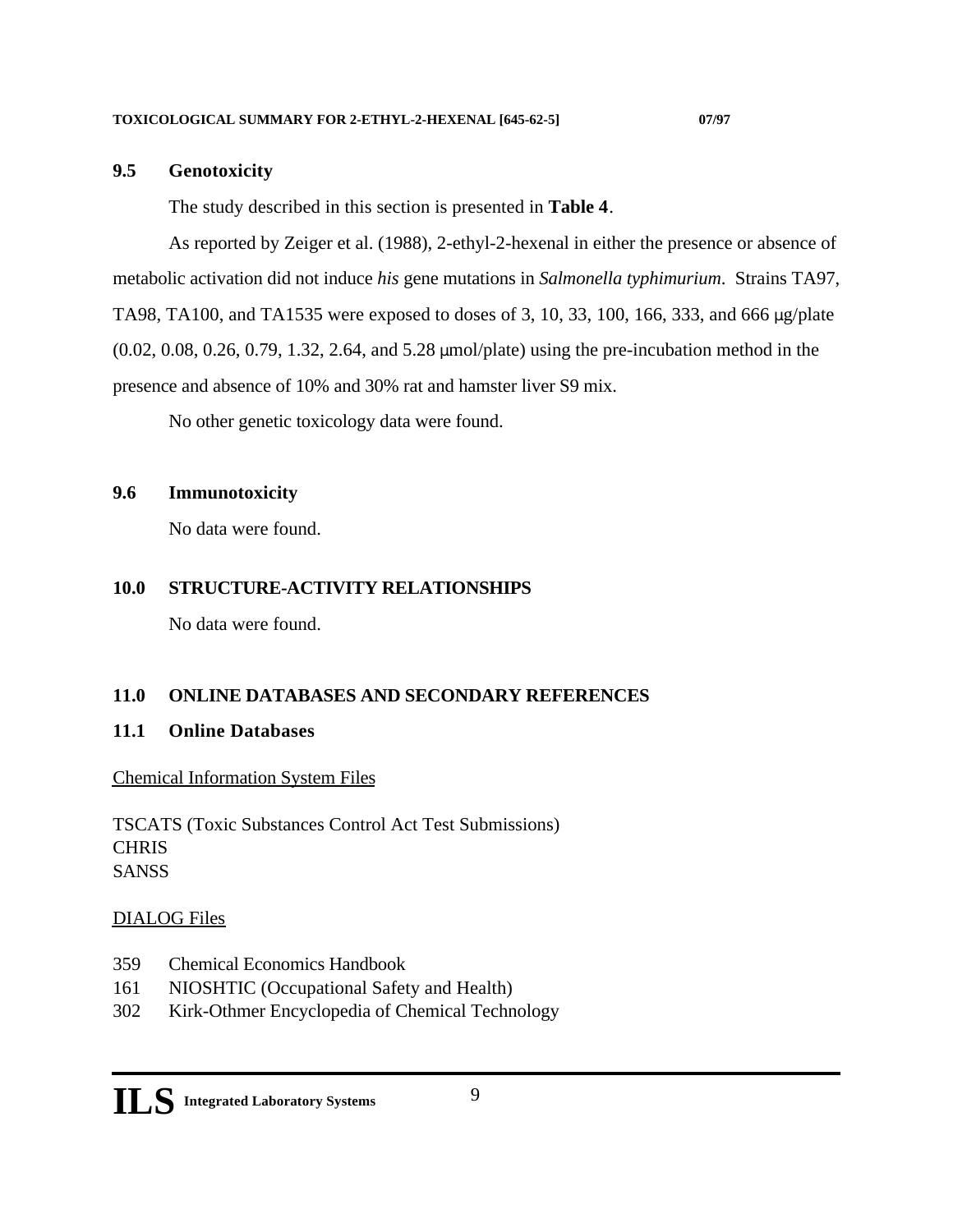### <span id="page-13-0"></span>Internet Databases

NTP Chemical Repository. 1991. 2-Ethyl-2-hexenal. Radian Corporation. Last Updated: August 29, 1991. Internet URL: http://ntpdb.niehs.nih.gov/NTP\_Re...m\_H&S/NTP\_Chem6/Radian645- 62-5.txt.

National Library of Medicine Databases

EMIC and EMICBACK (Environmental Mutagen Information Center)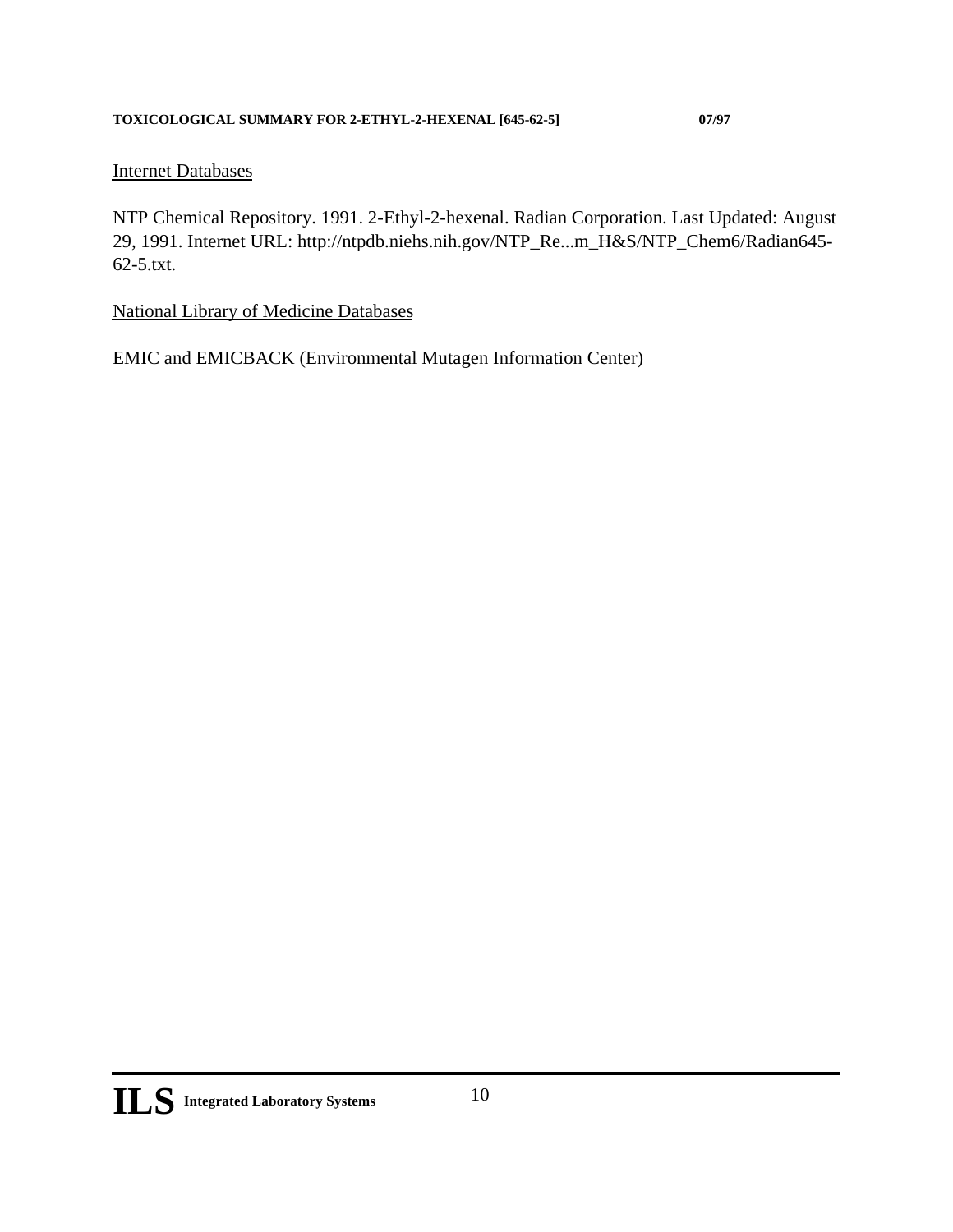# **Table 4. Genotoxicity of 2-Ethyl-2-hexenal**

| <b>Test System</b>                                         | <b>Biological</b><br>Endpoint           | <b>S9 Metabolic</b><br><b>Activation</b>        | <b>Chemical</b><br>Form, Purity   | <b>Dose</b>                                                                                                         | Endpoint<br>Response | <b>Comments</b>      | Reference               |
|------------------------------------------------------------|-----------------------------------------|-------------------------------------------------|-----------------------------------|---------------------------------------------------------------------------------------------------------------------|----------------------|----------------------|-------------------------|
| S. typhimurium<br>strains TA97, TA98,<br>TA100, and TA1535 | <i>his</i> reverse<br>gene<br>mutations | $-/- 10\%$ and<br>30% rat and<br>hamster S9 mix | 2-Ethyl-2-hexenal,<br>purity n.p. | 3, 10, 33, 100, 166, 333, and<br>666 μ g/plate (0.02, 0.08, 0.26,<br>0.79, 1.32, 2.64, and 5.28<br>$\mu$ mol/plate) | negative/negative    | pre-incubation assay | Zeiger et al.<br>(1988) |

Abbreviations: n.p. = not provided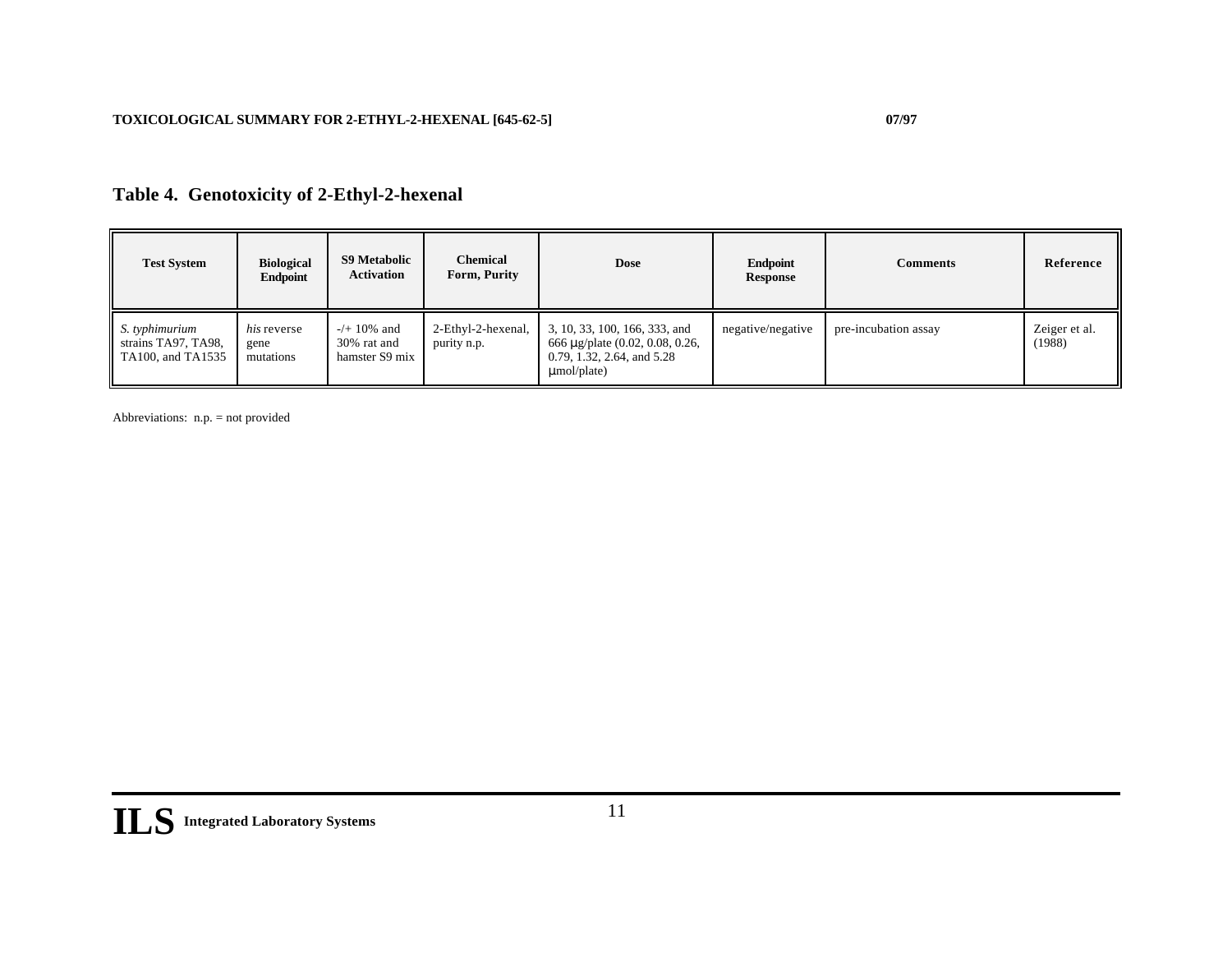#### STN International Files

BIOSIS (Biological Abstracts) CA File (Chemical Abstracts) CANCERLIT CEN (Chemical & Engineering News) CHEMSAFE CIN (Chemical Industry Notes) CSNB (Chemical Safety News Base) EMBASE (Excerpta Medica) HODOC HSDB (Hazardous Substances Data Bank) MEDLINE (Index Medicus) PROMT RTECS (Registry of Toxic Effects of Chemical Substances) **TOXLINE** TOXLIT

TOXLINE includes the following subfiles:

| <b>Toxicity Bibliography</b>                                | <b>TOXBIB</b> |
|-------------------------------------------------------------|---------------|
| <b>International Labor Office</b>                           | <b>CIS</b>    |
| Hazardous Materials Technical Center                        | <b>HMTC</b>   |
| <b>Environmental Mutagen Information Center File</b>        | <b>EMIC</b>   |
| Environmental Teratology Information Center File (continued | <b>ETIC</b>   |
| after 1989 by DART)                                         |               |
| <b>Toxicology Document and Data Depository</b>              | <b>NTIS</b>   |
| <b>Toxicology Research Projects</b>                         | <b>CRISP</b>  |
| NIOSHTIC7                                                   | <b>NIOSH</b>  |
| <b>Pesticides Abstracts</b>                                 | <b>PESTAB</b> |
| Poisonous Plants Bibliography                               | <b>PPBIB</b>  |
| Aneuploidy                                                  |               |
| <b>Epidemiology Information System</b>                      | <b>EPIDEM</b> |
| <b>Toxic Substances Control Act Test Submissions</b>        | <b>TSCATS</b> |
| <b>Toxicological Aspects of Environmental Health</b>        | <b>BIOSIS</b> |
| <b>International Pharmaceutical Abstracts</b>               | <b>IPA</b>    |
| <b>Federal Research in Progress</b>                         | <b>FEDRIP</b> |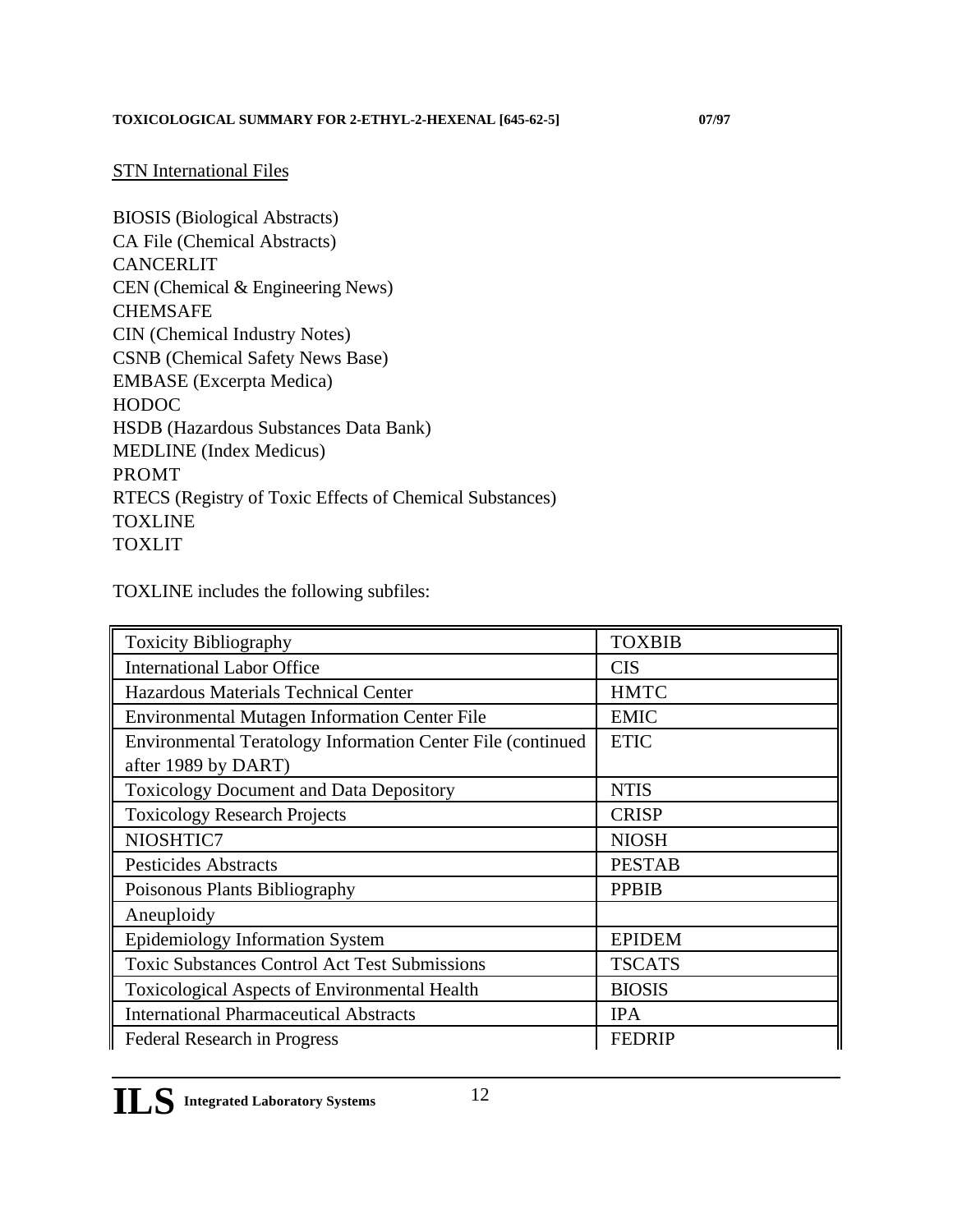| Developmental and Reproductive<br>TOX1COLOGV<br>. . |  |
|-----------------------------------------------------|--|
|-----------------------------------------------------|--|

## **11.2 Secondary References Used**

*Kirk-Othmer Encyclopedia of Chemical Technology*, 2nd ed., A.E. Schweizer, R.L. Fowlkes, J.H. McMakin, and T.E. Whyte, Jr., Eds., A Wiley-Interscience Publication, John Wiley & Sons, New York, NY. 1978. Listed in Section 12 as Kirschenbaum and Inchalik (1985).

*Patty's Industrial Hygiene and Toxicology*, 3rd ed., D.H. Clayton and F.E. Clayton, Eds., Vol. 2B, A Wiley-Interscience Publication, John Wiley & Sons, Inc., New York, NY. 1981. Listed in Section 12 as Brabec (1993).

*SRI Directory of Chemical Producers,* SRI International, Menlo Park, CA, 1996. Listed in Section 12 as SRI Int. (1997).

### **12.0 REFERENCES**

Anonymous. 1996. Chemical Profile of 2-Ethylhexanol. Chem. Market Rep. 9 Dec. 1996: 33. Full text from STN PROMT Abstr. 96:653223.

Banasiak, L., H. Lyr, M. Sunkel, and G. Casperson. 1984. On the Antifungal Effects of Alk-2 en-1-als and Derivatives, and its Practical Applications. Tagungsber.-Akad. 222:41-47. Abstract from Chem. Abstr. 102:144701.

Beilfuss, W. 1976. Comparative Studies on the Antimicrobial Activity of  $\lambda$  - Unsaturated Aldehydes. Zentralbl. Bakteriol. Parasitenkd., Infektionskr. Hyg. Abt. 1: Orig., Reihe A 234(2):271-280. Abstract from Chem. Abstr. 84:160056.

Brabec, M. 1993. Aldehydes and Acetals. In: *Patty's Industrial Hygiene and Toxicology*, 4th ed. Clayton, D.H. and F.E. Clayton, Eds. Vol 2A. John Wiley & Sons, New York, NY. pp 283-326.

CHRIS. 1991. Chemical Hazard Response Information System, Version 5.00/1.2. 2-Ethyl-2 hexenal. Last Database Update: May, 1991.

Dunsing, M., F. Seefeld, and L. Banasiak. 1987. Investigation of the Degradation of 2-Ethyl-2 hexenal. Arch Phytopathol. 23(5):405-413. Abstract from Chem. Abstr. 108:166228.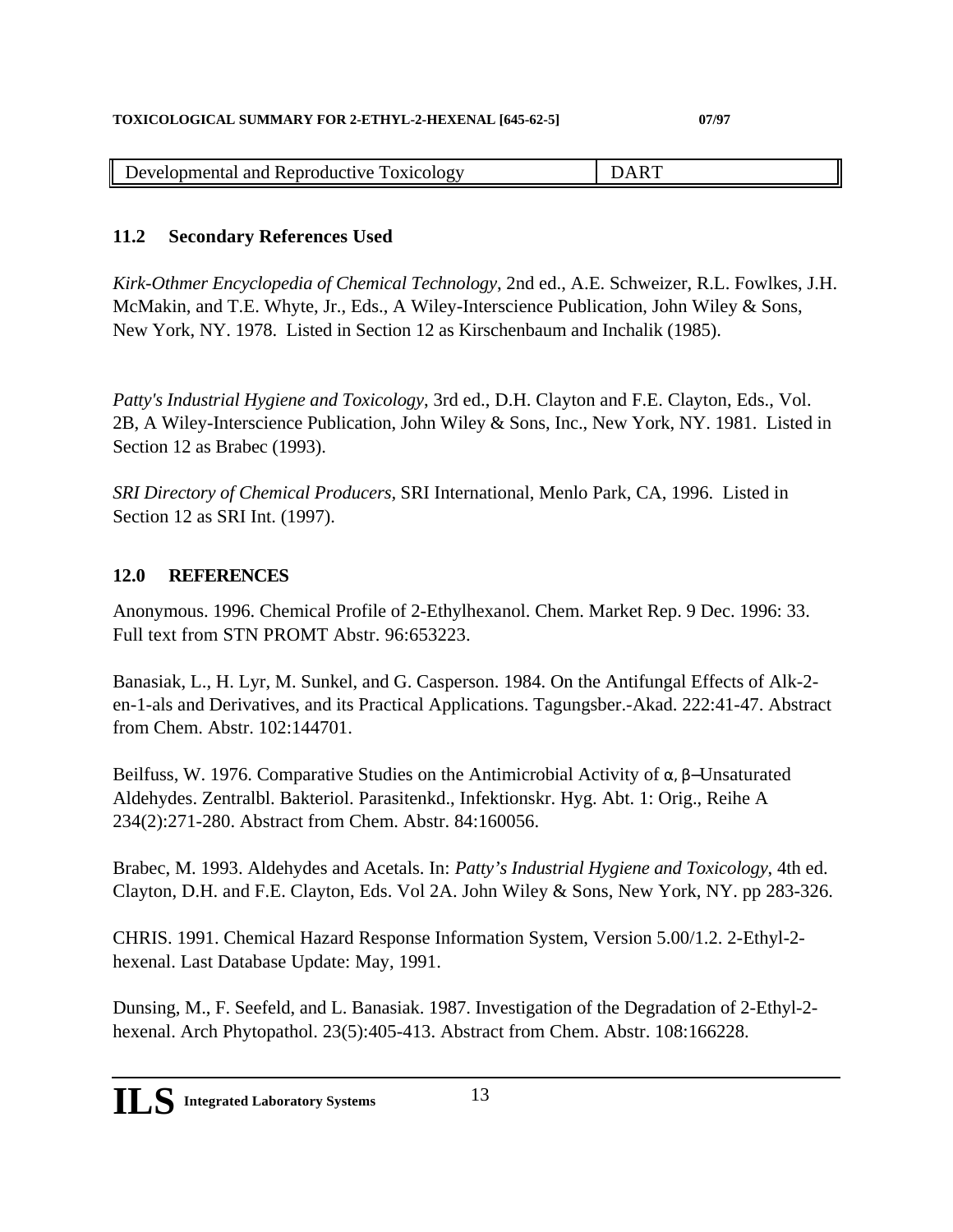HSDB. 1996. The Hazardous Substance Data Bank. 2-Ethyl-3-propylacrolein. Online database produced by the National Library of Medicine. Last Database Update: January 1, 1996.

King, M.F., B.L. Hamilton, M.A. Matthews, D.C. Rule, and R.A. Field. 1993. Isolation and Identification of Volatiles and Condensable Material in Raw Beef with Supercritical Carbon Dioxide Extraction. J. Agric. Food. Chem. 41:1974-1981.

King, M.F., B.L. Hamilton, M.A. Matthews, D.C. Rule, and R.A. Field. 1995. Effect of Beef Packaging Method on Volatile Compounds Developed by Oven Roasting or Microwave Cooking. J. Agric. Food Chem. 43:773-778.

Kirshenbaum, I., and E.J. Inchalik. 1985. Oxo Process. In: *Kirk-Othmer Concise Encyclopedia of Chemical Technology*. 3rd ed. Grayson, M, Ed. John Wiley & Sons, New York, NY. pp 826-827.

Lauche, A., R. Ribbeck, and W. Haupt. 1989. The Effect of 2-Ethylhex-2-enal Emulsion on *Myobia musculi* and *Myocoptes musculinus* in Mice. Monatsh. Veterinaermed. 44(8):280-283. Abstract from Chem. Abstr. 111:128956.

Lewis, R.J. 1993. 2-Ethyl-3-propylacrolein. In: *Hawley's Condensed Chemical Dictionary*. 12th ed. Lewis, R.J., Ed. Van Nostrand Reinhold Company, New York, NY. p 499.

Lyr, H., and L. Banasiak. 1983. Alkenals, Volatile Defense Substances in Plants, Their Properties and Activities. Acta Phytopathol. 18(1-3):3-12. Abstract from Chem. Abstr. 101:207758.

Novrocik, J., M. Novrocikova, V. Mezirici, I. Koruna, and M. Ryska. 1987. Identification of Some Impurities in 2-Ethylhexanol. Chem. Prum. 37(9):475-480. Abstract from Chem. Abstr. 108:23650.

NTP Chemical Repository. 1991. 2-Ethyl-2-hexenal. Radian Corporation. Last Updated: August 29, 1991. Internet URL: http://ntp-db.niehs.nih.gov/NTP\_Re...m\_H&S/NTP\_Chem6/Radian645- 62-5.txt.4 pp.

OHM/TADS. 1985. Oil and hazardous Materials/ Technical Assistance Data System. 2-Ethyl-3 propylacrolein. Last Database Update: December, 1985.